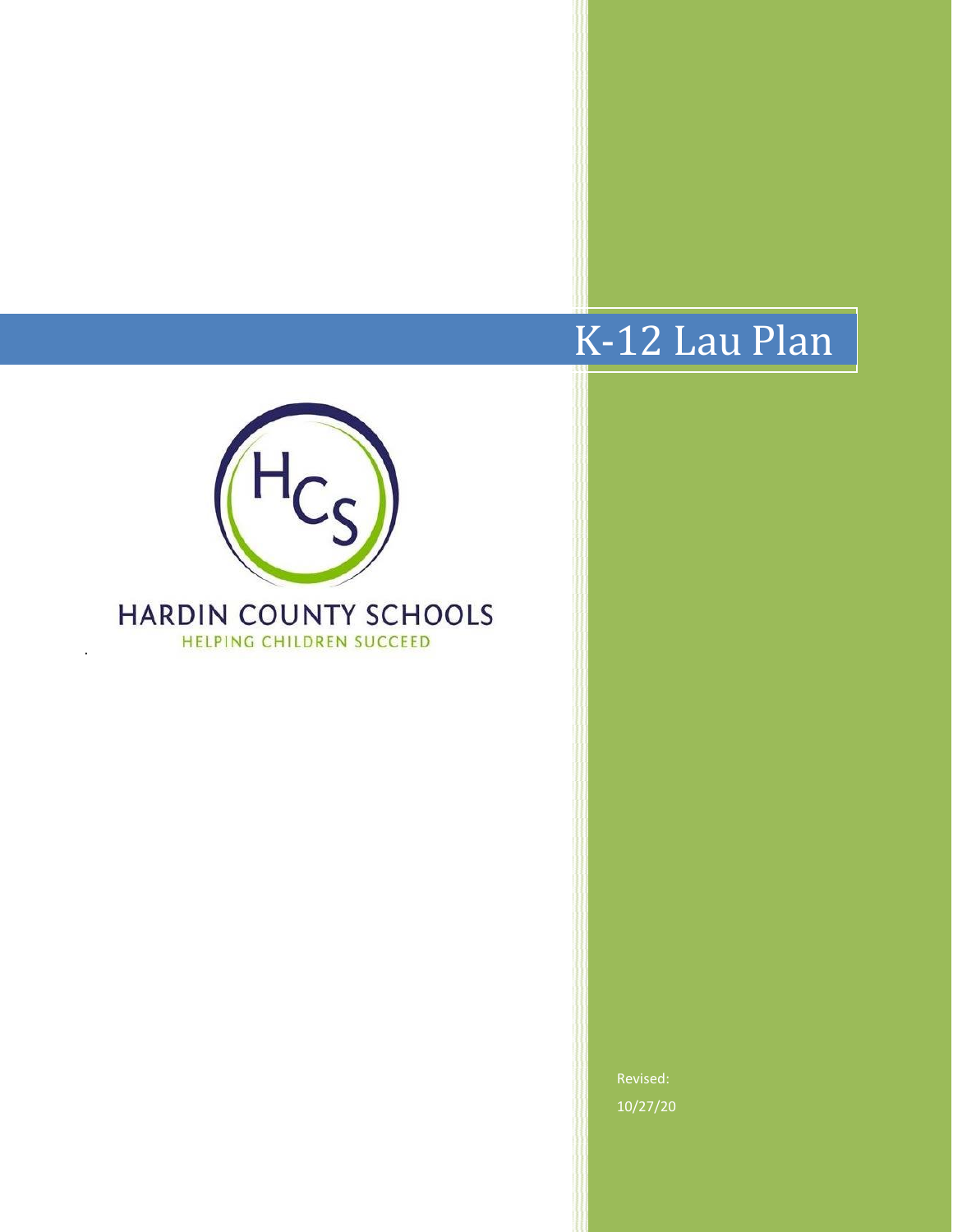# TABLE OF CONTENTS

| Identification and Placement Procedures of ELs in Language Instruction Education Program (LIEP)  3 |  |
|----------------------------------------------------------------------------------------------------|--|
|                                                                                                    |  |
|                                                                                                    |  |
|                                                                                                    |  |
|                                                                                                    |  |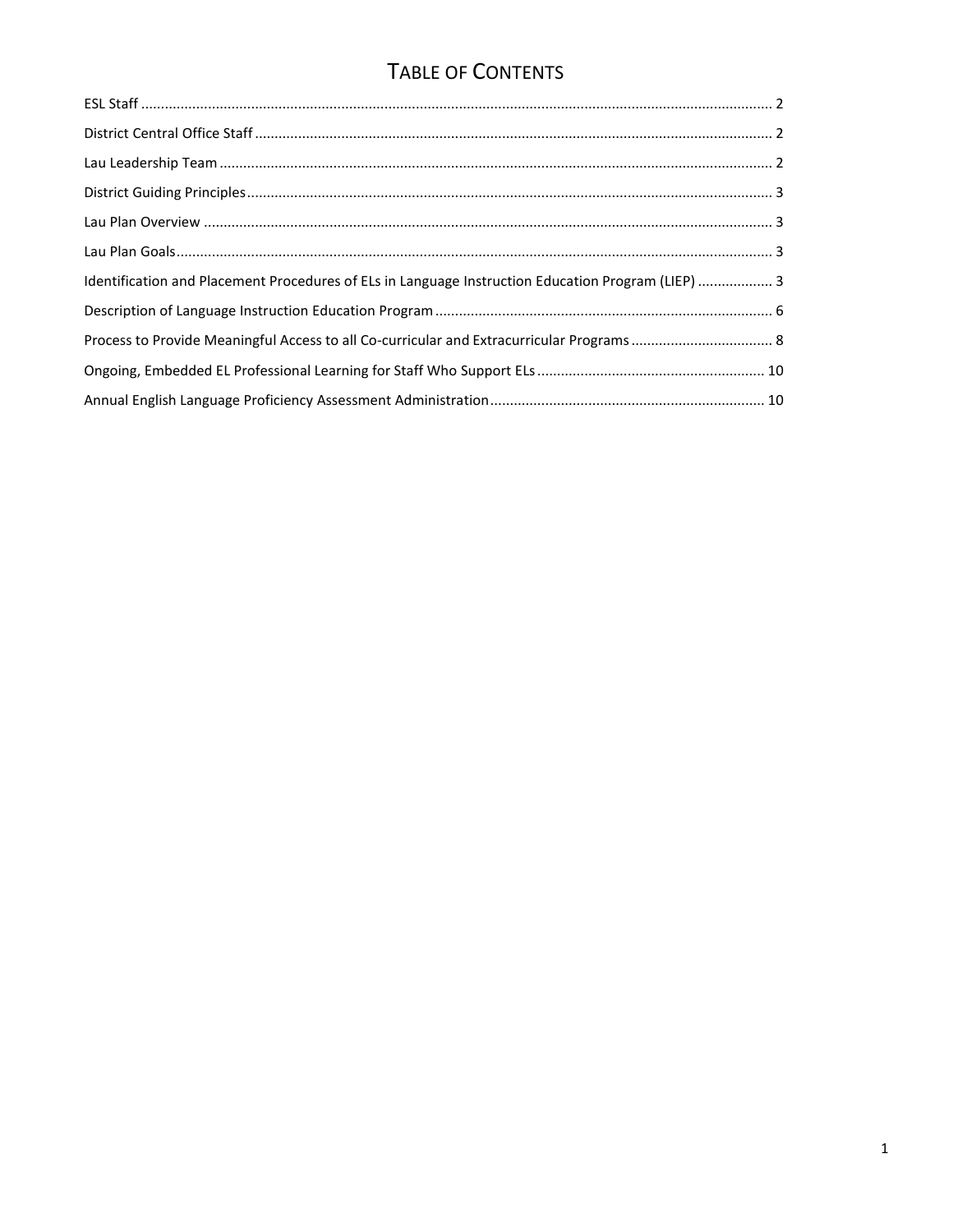# <span id="page-2-0"></span>ESL STAFF

| <b>Jillian Sanders</b> | John Hardin High School           |
|------------------------|-----------------------------------|
|                        | North Hardin High School          |
|                        | <b>Newcomer Academy</b>           |
| <b>Chad Poole</b>      | <b>East Hardin Middle</b>         |
|                        | <b>West Hardin Middle</b>         |
|                        | <b>Central Hardin High School</b> |
|                        | Lakewood Elementary               |
|                        | <b>Creekside Elementary</b>       |
|                        | <b>Newcomer Academy</b>           |
| <b>Candace Collett</b> | <b>Vine Grove Elementary</b>      |
|                        | <b>Meadow View Elementary</b>     |
|                        | James T Alton Middle School       |
| <b>Dawn Kennedy</b>    | <b>New Highland Elementary</b>    |
|                        | <b>Rineyville Elementary</b>      |
| <b>Alena Walters</b>   | <b>Heartland Elementary</b>       |
|                        | <b>Lincoln Trail Elementary</b>   |
|                        | <b>Cecilia Valley Elementary</b>  |
|                        | <b>GC Burkhead</b>                |
| <b>Kristi Hornback</b> | <b>GC Burkhead Elementary</b>     |
|                        | <b>Heartland Elementary</b>       |
| <b>Vanessa Kent</b>    | <b>Radcliff Elementary</b>        |
|                        | <b>North Park Elementary</b>      |
| <b>Amy Lindsey</b>     | <b>Woodland Elementary</b>        |
|                        | North Middle School               |
| <b>Diane Weaver</b>    | <b>North Park Elementary</b>      |
|                        | <b>Meadow View Elementary</b>     |
| <b>Holly Burns</b>     | North Hardin High School          |
|                        | <b>Vine Grove Elementary</b>      |
|                        | James T Alton                     |
| <b>Patty Mings</b>     | <b>Bluegrass Middle</b>           |
|                        | <b>New Highland</b>               |
| <b>Dana Willoughby</b> | <b>ESL Coordinator</b>            |

# DISTRICT CENTRAL OFFICE STAFF

<span id="page-2-1"></span>

| <b>Teresa Morgan</b> | <b>District Superintendent</b>      |
|----------------------|-------------------------------------|
| <b>Kim Adkins</b>    | <b>Student Services Director</b>    |
| <b>Greg Sutton</b>   | <b>Chief Academic Officer</b>       |
| <b>Deborah Wyatt</b> | <b>Director of Federal Programs</b> |

# LAU LEADERSHIP TEAM

<span id="page-2-2"></span>

| <b>Christin Swords</b>   | Director of Middle Schools and EL |
|--------------------------|-----------------------------------|
| <b>Dana Willoughby</b>   | <b>EL Coordinator</b>             |
| <b>Alena Walters</b>     | <b>EL Teacher</b>                 |
| <b>Amy Lindsey</b>       | <b>EL Teacher</b>                 |
| <b>Vanessa Kent</b>      | EL teacher                        |
| <b>Linda Lopez</b>       | <b>Parent Representative</b>      |
| <b>Timothy Klanderud</b> | <b>Parent Representative</b>      |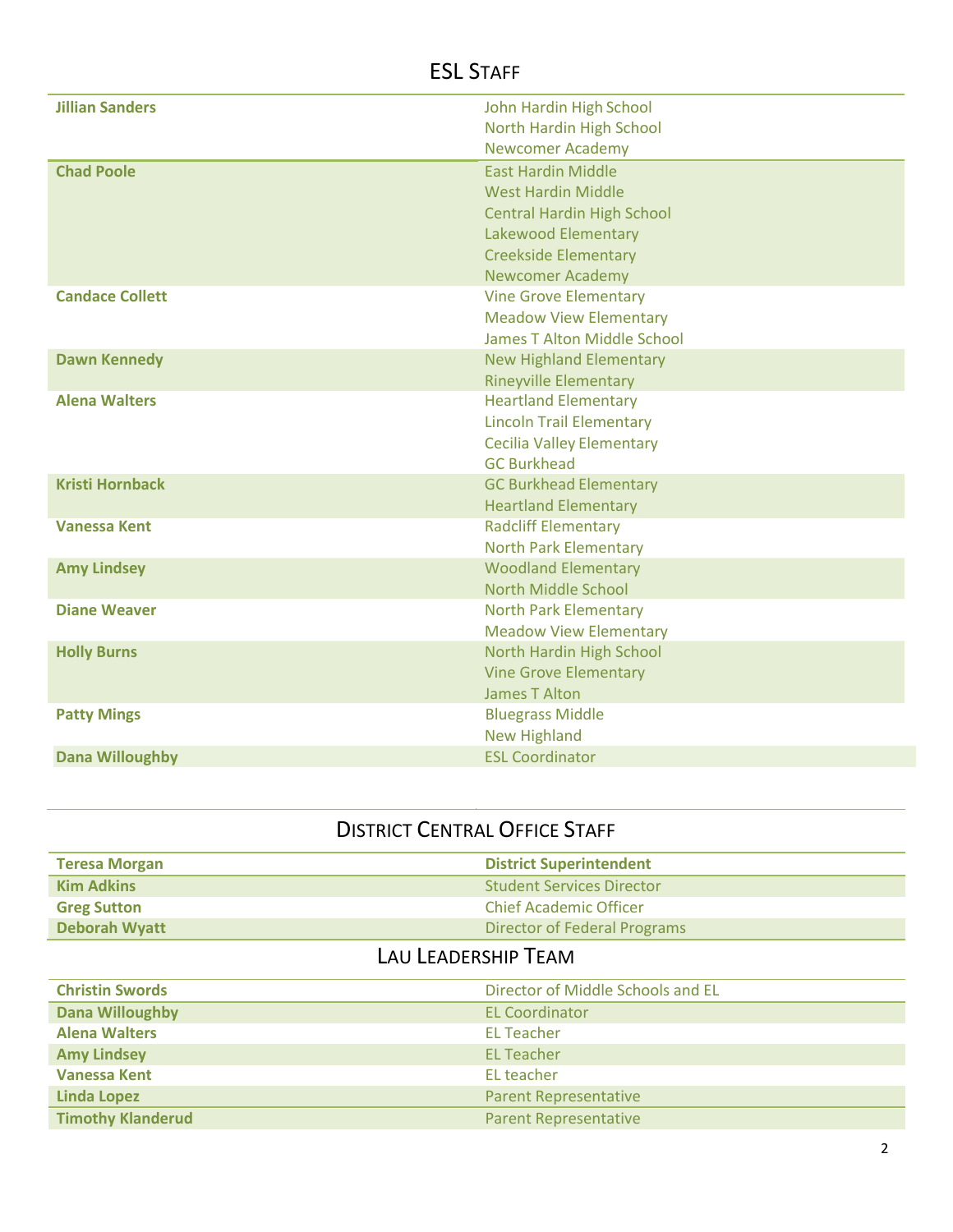#### DISTRICT GUIDING PRINCIPLES

The English as a Second Language Program (ESL) provides English Learners (EL) with an opportunity to acquire proficiency in listening, speaking, reading, and writing English. The ESL Program promotes a positive learning environment in which each student's first language, culture, and ethnic heritage is valued. The ESL teachers work with students whose first language is a language other than English and who qualify for ESL services through a testing and referral process. There are specific strategies, methodologies, and curriculum used to help students acquire English so that they can become successful in achieving the Kentucky Academic Standards requirements and expectations, as well as the English Language Proficiency (ELP) standards.

#### **Hardin County Schools recognizes the following facts:**

- **1.** Language acquisition is an intellectual process; even the youngest learners do not simply "pick-up" a language.
- **2.** Language acquisition takes time. It can take seven to ten years for an English Language Learner to achieve the same level of academic proficiency as a native English speaker.
- **3.** Effective education for English Language Learners calls for comprehensive provision of excellence in education based on the latest research, standards, and known best practice in the area of English as a Second Language.

### LAU PLAN OVERVIEW

<span id="page-3-0"></span>The district plan designed to meet the instructional needs of English Leaners (ELs) is referred to as the Lau Plan (Lau v. Nichols, 1974). The Lau Plan must be collaboratively written by the K-12 team identified above and must include the following elements.

### LAU PLAN GOALS

- <span id="page-3-2"></span><span id="page-3-1"></span> Annual increases in the number or percentage of students making progress in learning English (as measured by an approved English language proficiency assessment for Kentucky);
- Annual increases in the number or percentage of students attaining English language proficiency (as measured by an approved English language proficiency assessment for Kentucky);
- Making adequate growth in Reading and Math for the District's English Learners (as measured by academic assessments including KSA and I-Ready).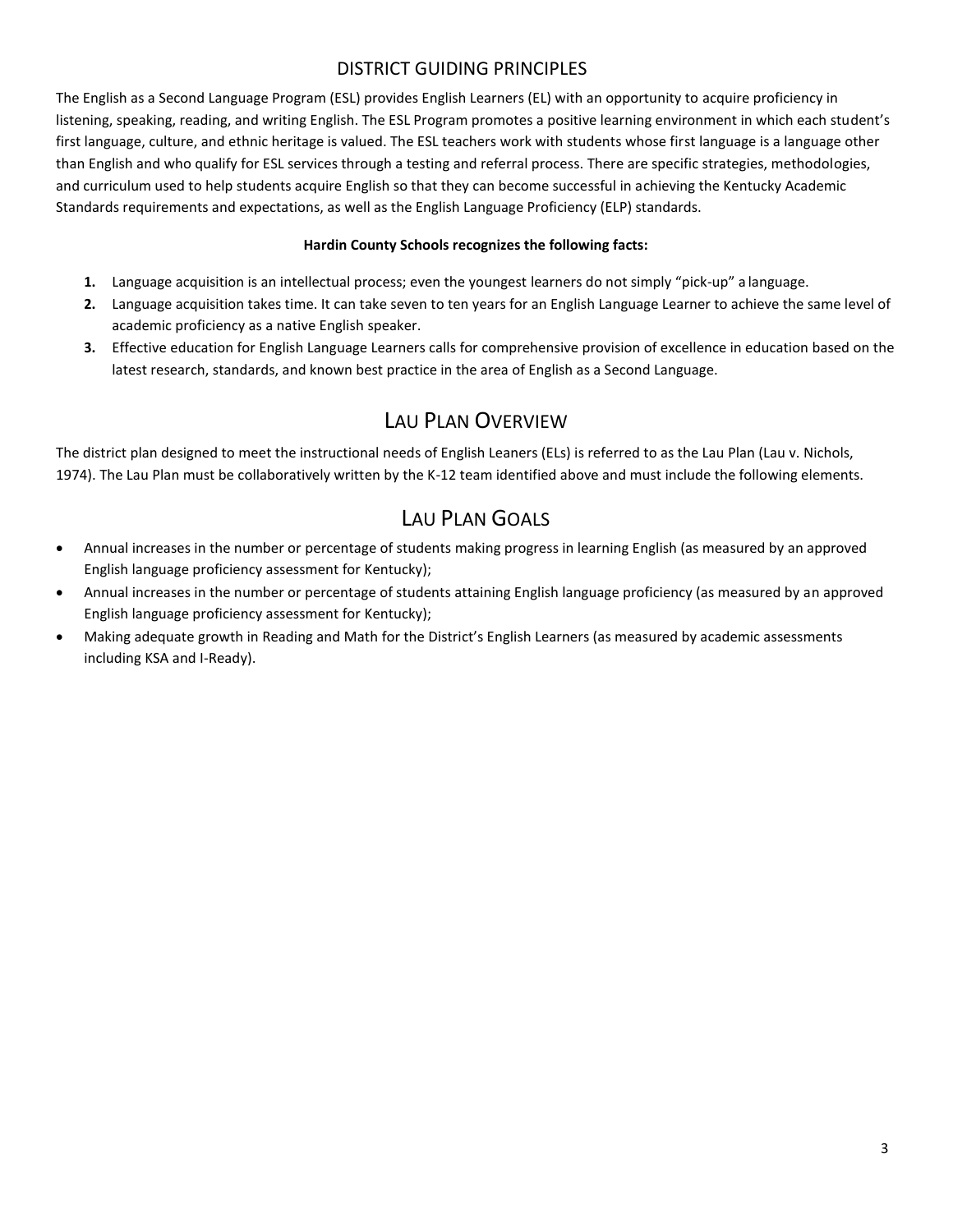# IDENTIFICATION AND PLACEMENT PROCEDURES OF ELS IN LANGUAGE INSTRUCTION EDUCATION PROGRAM (LIEP)

- Students who may need ESL services are identified by:
	- o Home Language Survey
		- Home Language survey is on file in the student's native language (when available) that indicates that the student's first language is a language other than English.
		- **The Home Language Survey is stored in each student's cumulative folder.**
		- **The content of the Home Language Survey will also be entered into Infinite Campus**
	- o Hardin County Schools uses the state approved English language proficiency placement assessment (WIDA Screener).

Students will receive services when:

- The WIDA Screener or a placement assessment from a different state indicates eligibility.
- Parents will be notified using the Determination of Student Eligibility form found of the EL Department's Google Drive, Infinite Campus, ELLevation and TransACT.
- o Process to place students in appropriateLIEPS:
	- Following the completion of identification and placement procedures, the ESL teacher, the classroom teacher, the building principal, and the district EL Coordinator will determine the appropriate level of service for each student.
	- ELs in grades K-5 will, when possible, be cluster grouped in their school and placed with teachers trained in WIDA ELD standards and EL teaching strategies.
	- ELs in grades 6-12 will be served in their school buildings through collaborative instruction and EL classes based upon their English Language Proficiency levels. Newcomers will have the opportunity to attend the Newcomer Academy located at EC3.
	- Parents and guardians will be notified if their child qualifies for ESL services in the language most easily understood. Hardin County Schools will notify students' parents of their rights in the followingways:
		- The reason for placement in a program for English Language Learners
		- The student's level of language proficiency, the assessment used to determine proficiency, and their level of academic achievement.
		- The method of instruction used in the child's educational program.
		- How the program will meet the needs and build on the academic strengths of the child.
		- How the program will go about teaching the child English and preparing him/her to meet academic standards for promotion and graduation.
		- Exit requirements for the program
		- The parent's right to decline services or a certain type of service
- o Parental forms distributed in a language most easily understood (found on TransACT.com)
	- **•** Determination of Student Eligibility documentation is sent once placement is determined, using the document from TransACT. This document is also on the EL Team Drive and in ELLevation.
	- Notification of English language development program placement (Found in the district EL Department Google folder) **initially and annually.**
		- This notification will take place **no later than 30 calendar days after the beginning of the school year or within two weeks of the child being placed in a LIEP if a student enrolls after the beginning of the school year.**
		- The ESL teacher is responsible for notifying parents of this placement and a copy of the notification will be placed in the student's cumulative file and will be located in ELLevation.
	- **Program Service Plan (Found in ELLevation)** 
		- This notification will take place **annually** to inform parents of the following:
			- o Level of academic achievement
			- o Level of language proficiency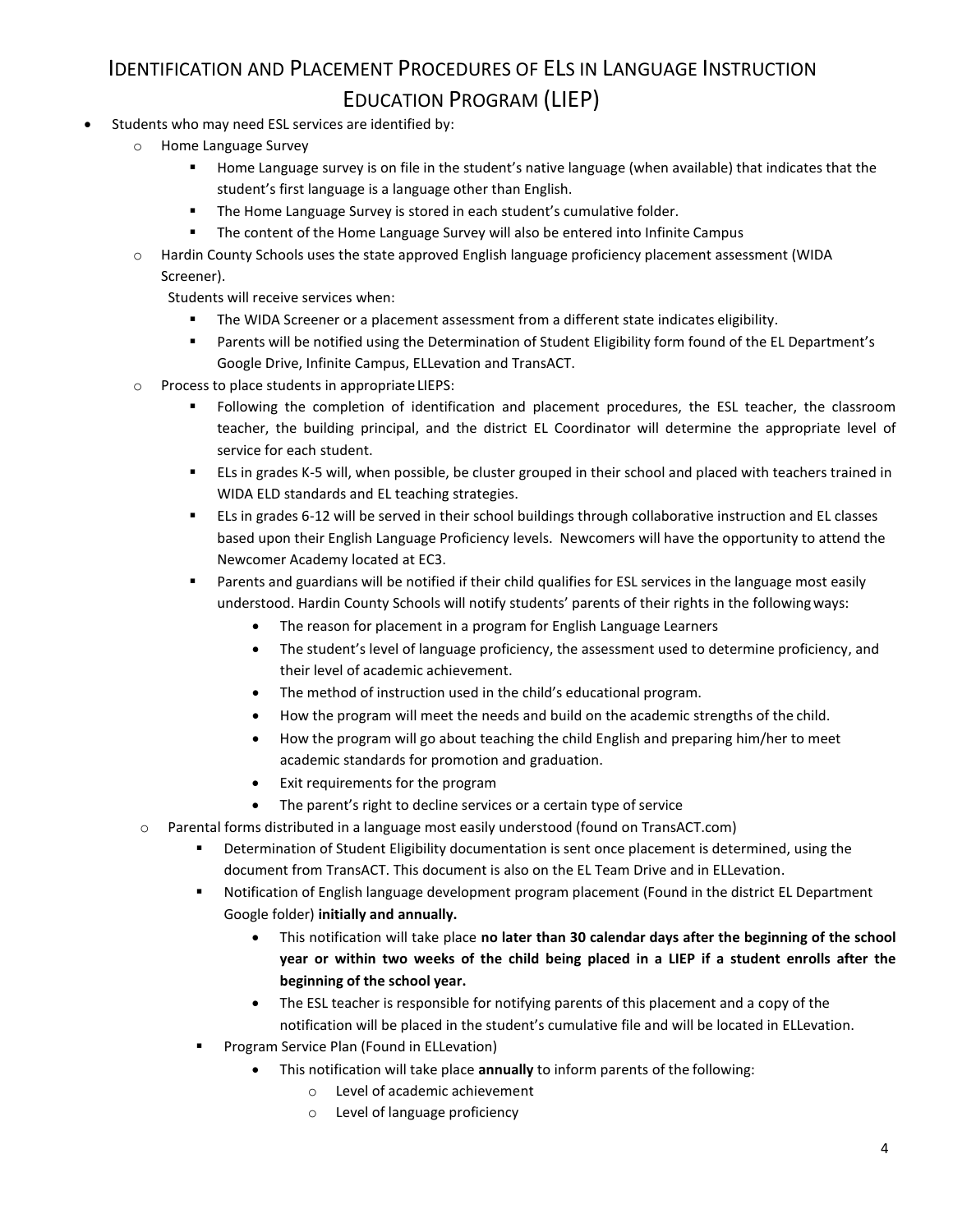- o Student accommodations
- o Student goals
- o Exit requirements for the program
- o The parent's right to decline/opt out of services
- o Method of instruction used in the child's educational program
- o Interpreters are available to support the communication process so that all parents are adequately informed.
- <span id="page-5-0"></span>Process for declining/ opting-out of LIEP

If ELs and their parents choose to waive ESL services offered, the following protocol will occur:

- o Administration, EL and classroom teachers and other pertinent individuals will meet to discuss and problem solve to determine the educational needs of the EL.
- o Parents are closely communicated with to discuss the outcomes.
- $\circ$  If the decision is made to waive services, a waiver from TransACT will be completed and then signed by the parents and placed in the student's cumulative folder and in ELLevation.
- o In the event of services being waived the ESL teacher will:
	- **Meet with the classroom teachers to ensure the educational needs of the child are being met through** differentiated instruction and learning opportunities. Supplemental supports and resources will be provided as needed, according to each student's individual needs.
	- Evaluate the child's progress via the ACCESS 2.0. In addition, ELS will be assessed formatively through core classroom assessments, IReady, and will be administered a phonological awareness profile as needed. ESL teachers will also monitor ELs language acquisition through word work and word study routines and assessments.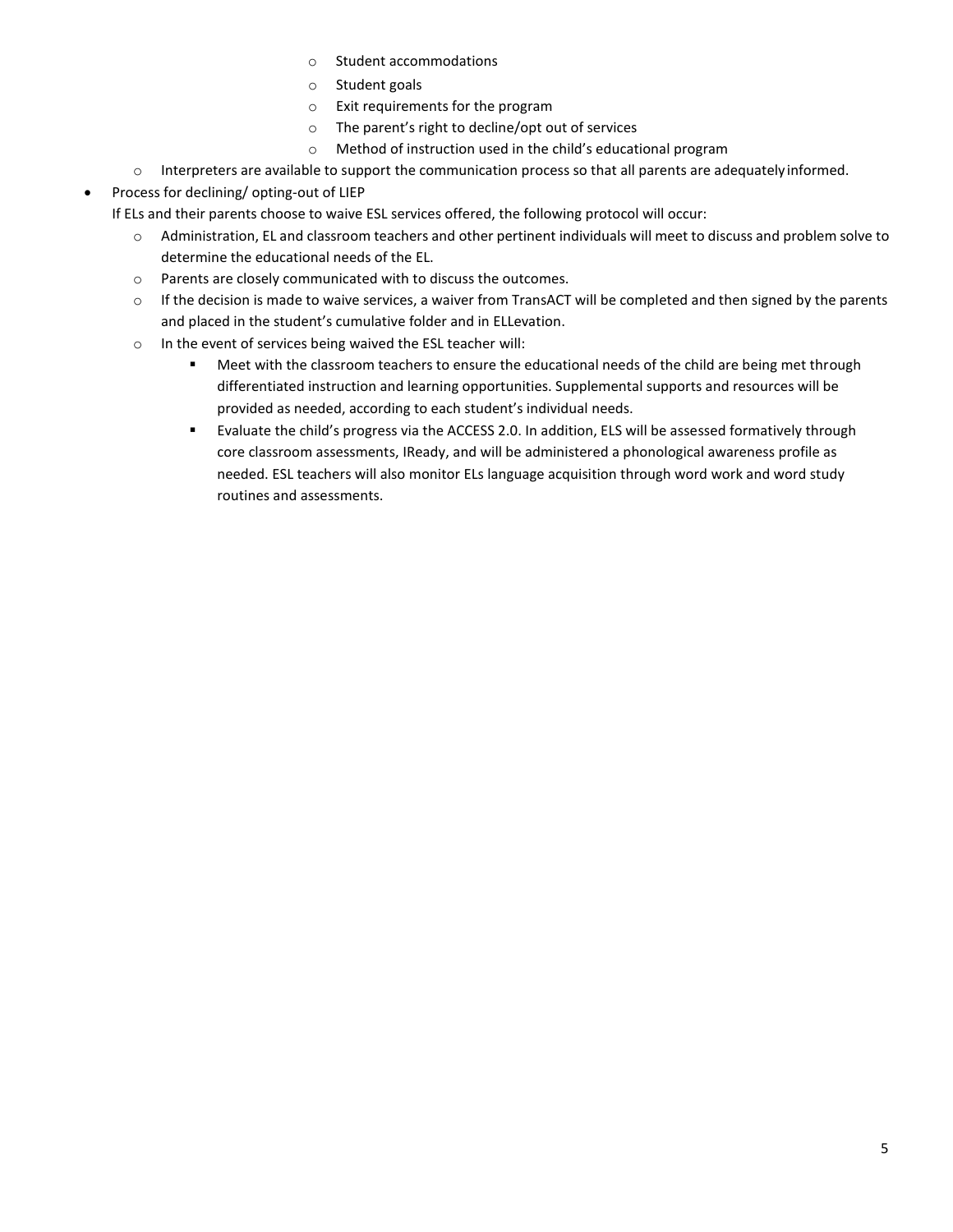### DESCRIPTION OF LANGUAGE INSTRUCTION EDUCATION PROGRAM

#### LIEP Goals

- o Each EL will make growth towards language acquisition on the state determined assessment, ACCESS 2.0.
- $\circ$  Each EL will make comprehensive progress towards proficiency on the ACCESS 2.0 assessment.
- o Each EL will make comprehensive progress towards proficiency in reading and math on the state determined assessment.
- o Each K-8 EL will make comprehensive progress towards math and reading proficiency on the IReady.
- o Each 9-12 EL will demonstrate progress towards proficiency on EOC exams.
- Actions Hardin County Schools are committed to in order to achieve these goals:
	- o To educate ELs to the same standards of excellence for academic content and achievement as all students are expected to meet in HCS.
	- o To teach English language comprehension through listening, speaking, reading, and writing skills with an emphasis on comprehension of both social and academic settings **with emphasis on academic language.**
	- o To instill positive self-concepts and attitudes toward school in EL students.
	- o To assist ELs **and their families** in functioning and understanding within their school and community.
	- o To promote pride in ELs' cultural and linguistic backgrounds.
	- o To communicate with families in their first language when needed
	- o To encourage parental involvement in their child's school and education.
- Description of the District LIEP Model
	- o Elementary Programming: K-5 students are served at their assigned schools in cluster grouped classrooms, when able to, to allow for grouping of EL students with similar needs, provide additional time for instruction and allow for a more interactive and engaging environment, while still provided access to the district's core curriculum.
		- **Pull-out –** The pull-out model will be used for those students who are Newcomers (Level 1 & 2). Students still receive access to the core curriculum, but are pulled-out for a portion of time each week to receive language acquisition instruction using the Carousel of IDEAS curriculum. EL teachers will provide instruction in language acquisition and monitor each student's growth to ensure progress is made.
		- **Structured English Immersion –** In the collaborative model the EL teacher collaborates with the core classroom teacher. Each EL will receive direct instruction from the EL teacher or EL assistant during the push- in/collaborative time. Each building will develop and continually review an appropriate schedule so that each EL has appropriate minutes of direct instruction from the EL teacher or EL assistant. This includes providing developmentally appropriate settings for EL small groups and 1:1 support. This model will be used for students at levels 1 through 4.
		- **Sheltered Instruction –** Core classroom and EL teachers collaborate to provide core content instruction, meeting the language demands for the students in a differentiated format to ensure the academic success of ELs. Assignments and materials may be linguistically differentiated according to student needs based on data. This model will be used when parents choose to waive ESL services.
	- o Middle and Secondary Programing: 6-12 students will be served at their building or at the Newcomer Academy.
		- **Pull-out** The pull-out model will be used for those students who are Newcomers (Level 1 & 2). Students still receive access to the core curriculum, but are pulled-out for a portion of each day to receive language acquisition instruction using the Champion of IDEAS curriculum. EL teachers will provide instruction in language acquisition and monitor each student's growth to ensure progress is made.
		- **Structured English Immersion –** In the collaborative model the EL teacher or EL assistant pushes into the core classroom where he/she provides instruction to EL students. Each EL will receive direct instruction from an EL teacher or EL assistant during the push- in/collaborative time. Each building will develop and continually review an appropriate schedule so that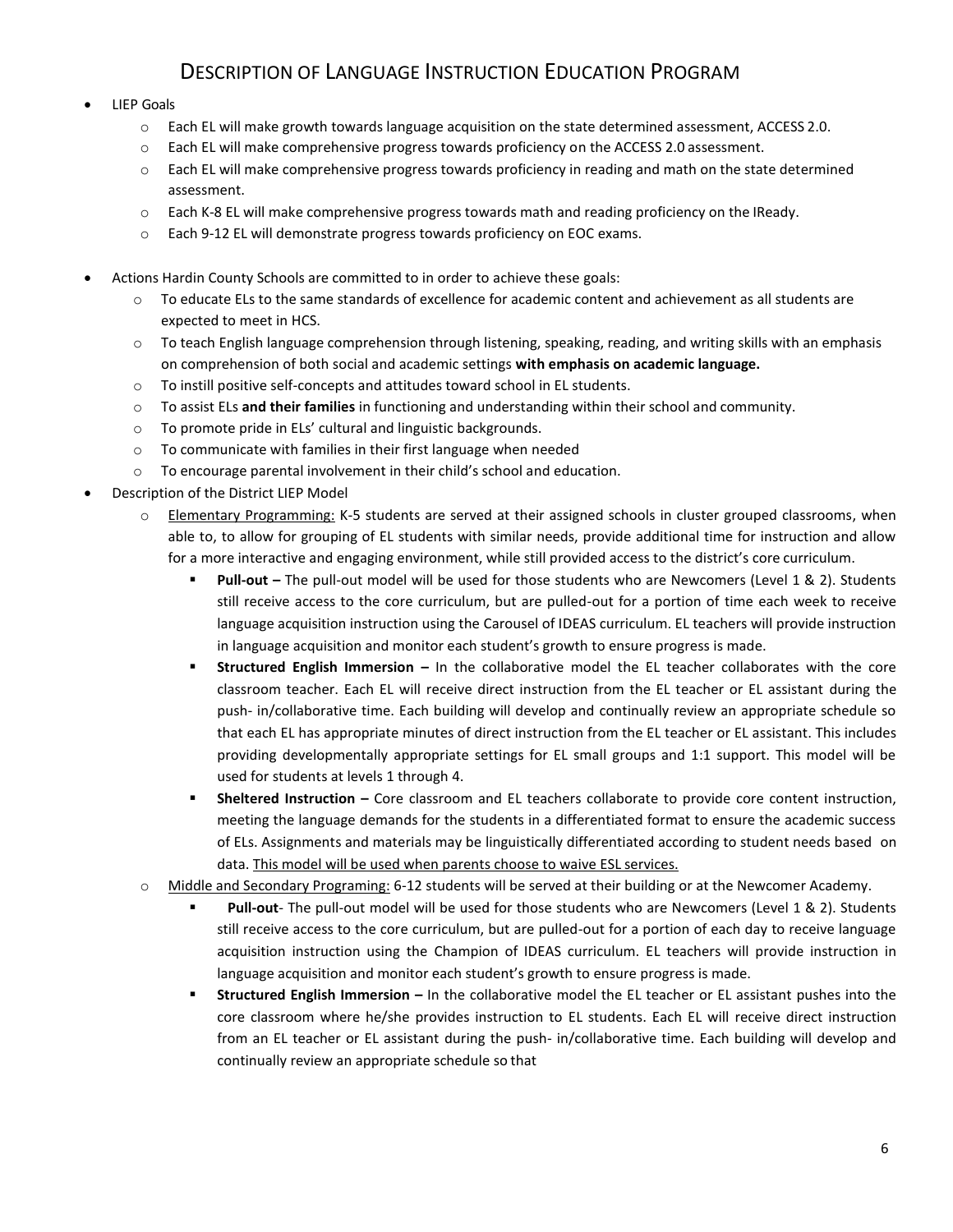each EL has appropriate minutes of direct instruction from the EL teacher or EL assistant. This includes providing developmentally appropriate settings for EL small groups and 1:1 support. This model will be used for students at levels 1 through 4.

- <span id="page-7-0"></span> **Sheltered Instruction –** Core classroom and ESL teachers collaborate to provide core content instruction, meeting the language demands for the students in a differentiated format to ensure the academic success of ELs. Assignments and materials may be linguistically differentiated according to student needs based on data. This model will be used when parents choose to waive ESL services.
- **Newcomer Academy-** Students who are new to the US and are a level 1 or 2.5 and below will travel to EC3 to receive intensive English instruction by a certified English/EL teacher for approximately 2 hours every day. High school students will still be able to receive course credit for this model in ESL strategies and ESL Reading and Writing.
- EL Staff qualifications and responsibilities
	- o HCS EL staff members are highly qualified teachers with their EL endorsement who can successfully deliver LIEP services. In addition to highly qualified teachers HCS employs instructional assistants who receive specialized training and support.
	- o All core content teachers are highly qualified to deliver the core content instruction to EL students.
	- o The core content teachers will work in collaboration with the EL teachers to ensure that the learning and language needs of all ELs are addressed and met.
	- $\circ$  HCS will identify potential ELs through administering the Home Language Survey
	- o The WIDA screener will provide the EL teachers with the data to determine if students qualify as an EL.
	- o The EL teachers will communicate EL status to appropriate school personnel.
	- o The EL staff will be responsible to oversee the language acquisition process of the ELs and provide formal language instruction in speaking, listening, reading, writing, and comprehension of the English language in collaboration with the classroom teachers.
	- $\circ$  The EL teachers will assist in determining if an EL is entitled to other or additional programs and services (i.e. ESS, Special Education, GT).
	- $\circ$  District and school level staff will ensure that ELs receive information regarding all clubs, school activities, and student organizations in a language they clearly understand.
	- $\circ$  EL staff will work with classroom and content area teachers to provide appropriate accommodations, modifications and differentiated instruction and assessment for ELs.
	- o The EL and core classroom teacher will work together to involve families in the educational process and community.
	- o The Director of Federal Programs will oversee the funding of the EL program
	- o The Director of Middle School Curriculum and EL will ensure that EL needs are beingmet.
	- o All ELs will have access to the Kentucky Academic Standards (KAS) within the district's core curriculum. The EL teachers will collaborate with core classroom teachers and others to optimally support ELs. In addition, EL modifications and WIDA ELD standards will be integrated into curriculum guides and KAS.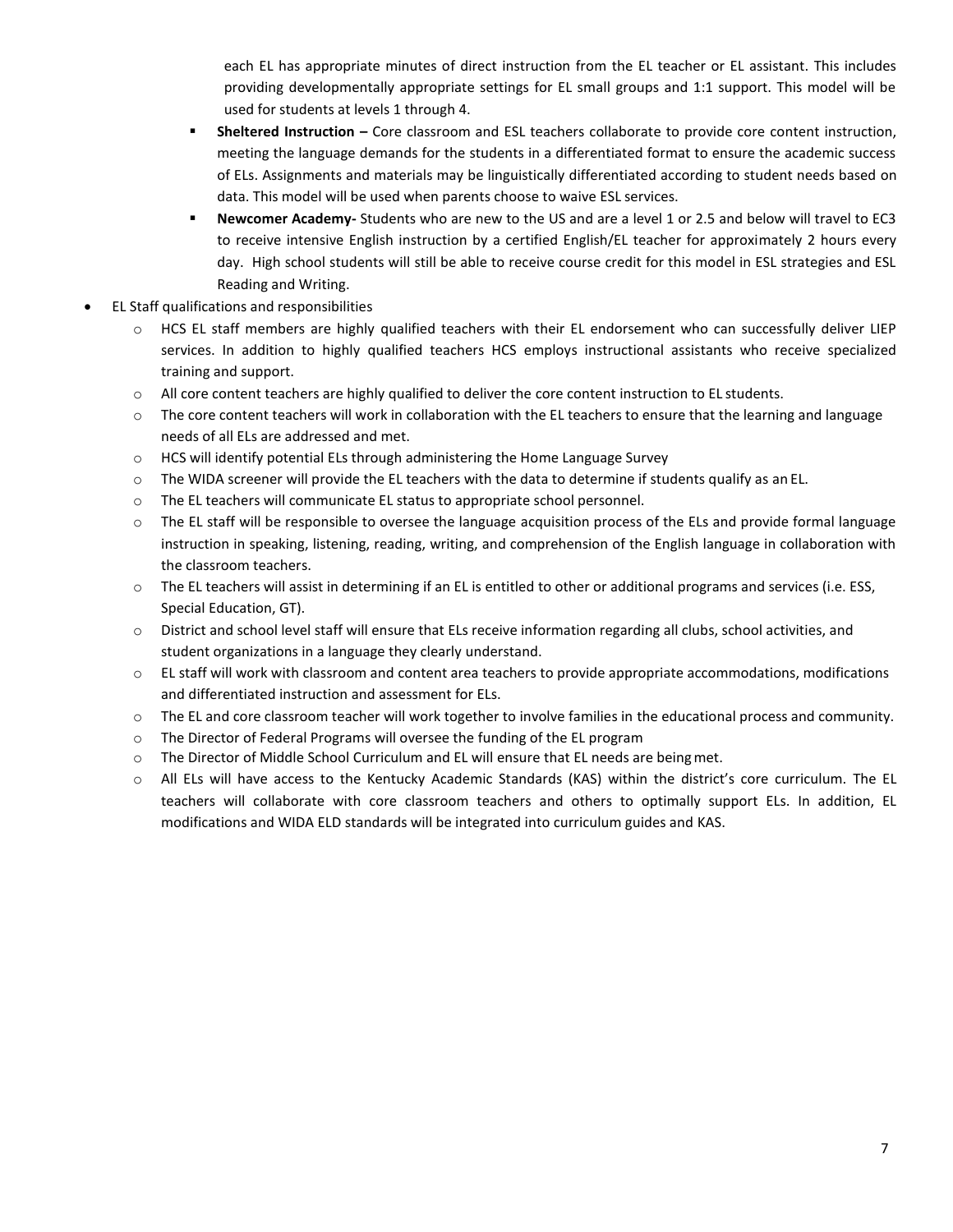# PROCESS TO PROVIDE MEANINGFUL ACCESS TO ALL CO-CURRICULAR AND EXTRACURRICULAR PROGRAMS

- Gifted and Talented Services Identification process for ELs:
	- o Hardin County Schools provides instructional support programs to assist schools in determining appropriate services for students identified as Gifted and Talented. Students are serviced in the areas of general intellectual giftedness, specific academic ability, creativity, leadership, and the visual and performing arts. These services are provided during the school day, with some extra-curricular offerings outside regular school hours.
	- In Hardin County Schools, ELs have the opportunity to be identified and served for Gifted and Talented services. The identification process may require the use of a translator/EL teacher support for equity in access to directions or parent/student information. As part of the screening process for gifted children, classroom teachers are required to list EL students who are demonstrating advanced language, acculturation, or reasoning skills compared to others who have been in a U.S. School for a similar length of time. These students will be reviewed on an individual basis to allow an EL's potential to be estimated using multiple measures and within an appropriate norm group. The district's identification process for gifted learners is described as follows:
		- $\circ$  A balanced multiple-criteria approach to include both informal and formal instruments;
		- o A variety of valid and reliable measures to include both informal and formal techniques and other data specific to each category of giftedness, consistent with standards established by Kentucky Administrative Regulation;
		- o KRS 157.200 definitions for all areas of giftedness.
		- o Based on data gathered by the Gifted/Talented Coordinator or Gifted/Talented Teacher, schools will be notified of the names of students who qualify for gifted education services. A school committee, to include one of the above named G/T persons, shall determine the most appropriate method(s) and level of service delivery to be provided for each individual student.
		- o Prior to selection or formal identification and placement of a student, the District shall obtain parental or guardian permission before administering an individual test to the student given as a follow-up to a test routinely administered to all students and used in formal identification. If it is determined that their child is eligible for gifted education services, parents/guardians also shall be notified, at least once annually, of the services included in the gifted and talented student services plan and shall receive a copy of the procedures to be followed should they wish to appeal the appropriateness of services.
- Special Education Services Identification Process for ELs:
	- o ELs may receive assistance from special education. However, during the decision-making and problem solving process, some important questions about the student's language and educational background will be considered.
		- Is the student having difficulties primarily because he/she does not speak/understand the language of instruction?
		- Is the student having difficulties primarily because he/she has not had similar opportunities to learn as peers to whom he/she is being compared?
			- If the answer to these questions is "No," the classroom teacher and EL teacher should work with other staff to rule out language and acculturation as reasons for the student's need for assistance. To rule out language and acculturation, reviews, interviews, observations, and tests should take place.

#### o **Review Records**

- To find out student's home language.
- To find out the number of years the student has attended school.
- To find out the frequency of school changes.
- To find out how many years of ESL instruction the student has had.
- To find the number of years the child has attended school in an English speaking school.
- To find out how the student performs when assessed in his/her primary language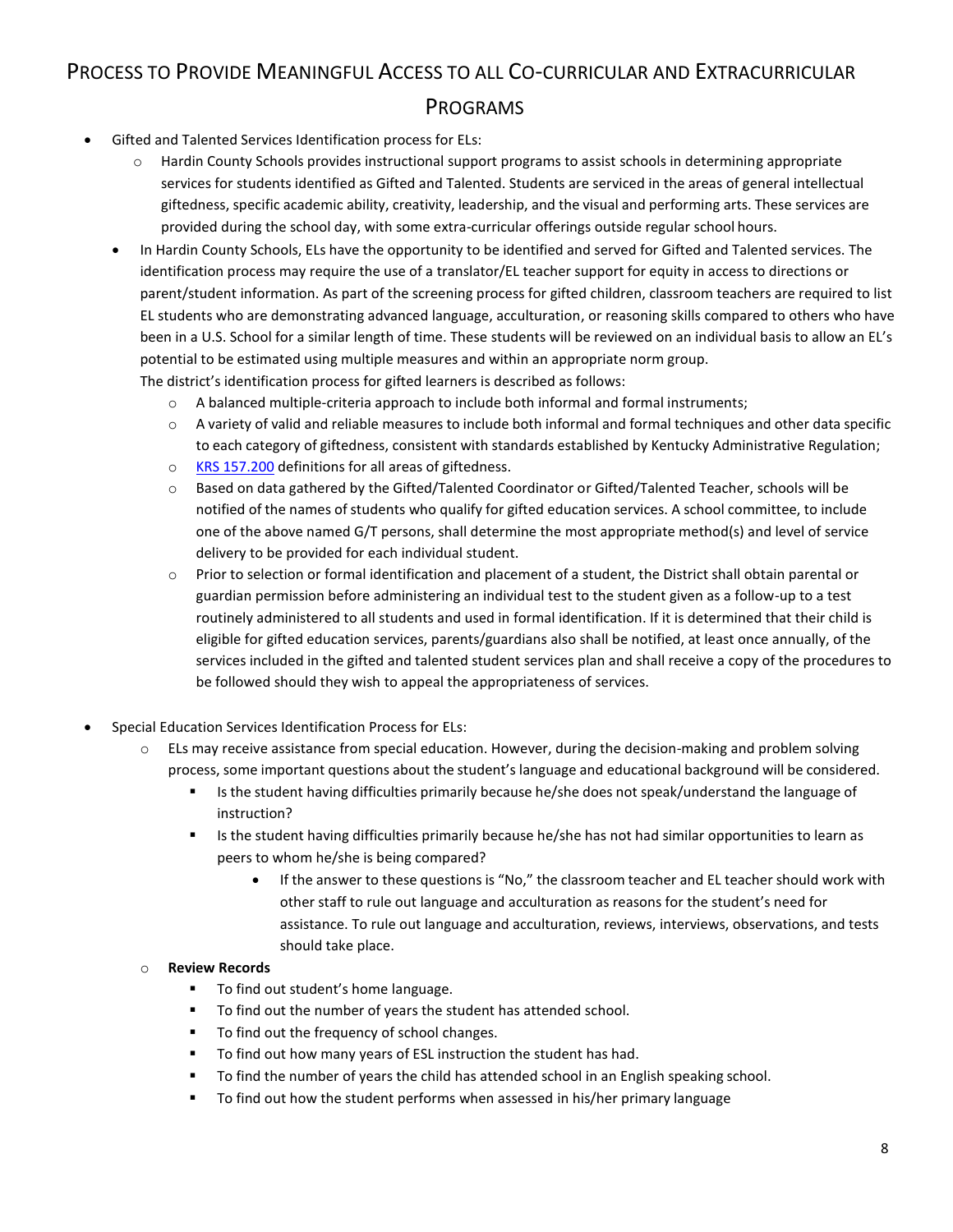To find work samples and compare them to those of peers with similar educational and linguistic backgrounds.

#### <span id="page-9-0"></span>o **Interview**

- Parents, guardians, siblings, caregivers, and the student. Ask them questions arising from the review items.
- The student about his/her understanding of English. Ask if he/she is able to speak and understand peers when speaking English.
- **The EL teacher regarding the student's performance compared to other EL students.**
- Classroom teachers regarding the student's performance compared to other EL students. Ask about the student's rate of acquisition of rules and expectations.

#### o **Observe**

- **The student in different settings. Note the language the student uses to communicate with English** speaking peers, EL peers, teachers, and family.
- **The student and compare to culturally and socio-linguistically similar peers in the regular and EL** classroom.
- The instruction to see if effective teaching strategies for EL students are used and attempts are made to modify instruction for the student.

#### o **Test**

- **The student on grade level when possible. Results should be compared with results of average students in** the general population. The assessment will be differentiated based on language needs.
- The student in the native language to whatever extent possible. If there is a significant discrepancy, a native language test should be sought. Compare the results to culturally and socio-linguistically similar peers.
- **The student to determine language proficiency and language growth over time.**
- A process is in place for identifying and serving ELs in any other district programs (Title I, career and technical programs, counseling services, advanced placement, etc.)
	- o ELs will have equal opportunity for all program services according to the district/building protocols for each program/service. EL teachers will work in collaboration with specialty program teachers to ensure the equitable access for all ELs to these programs.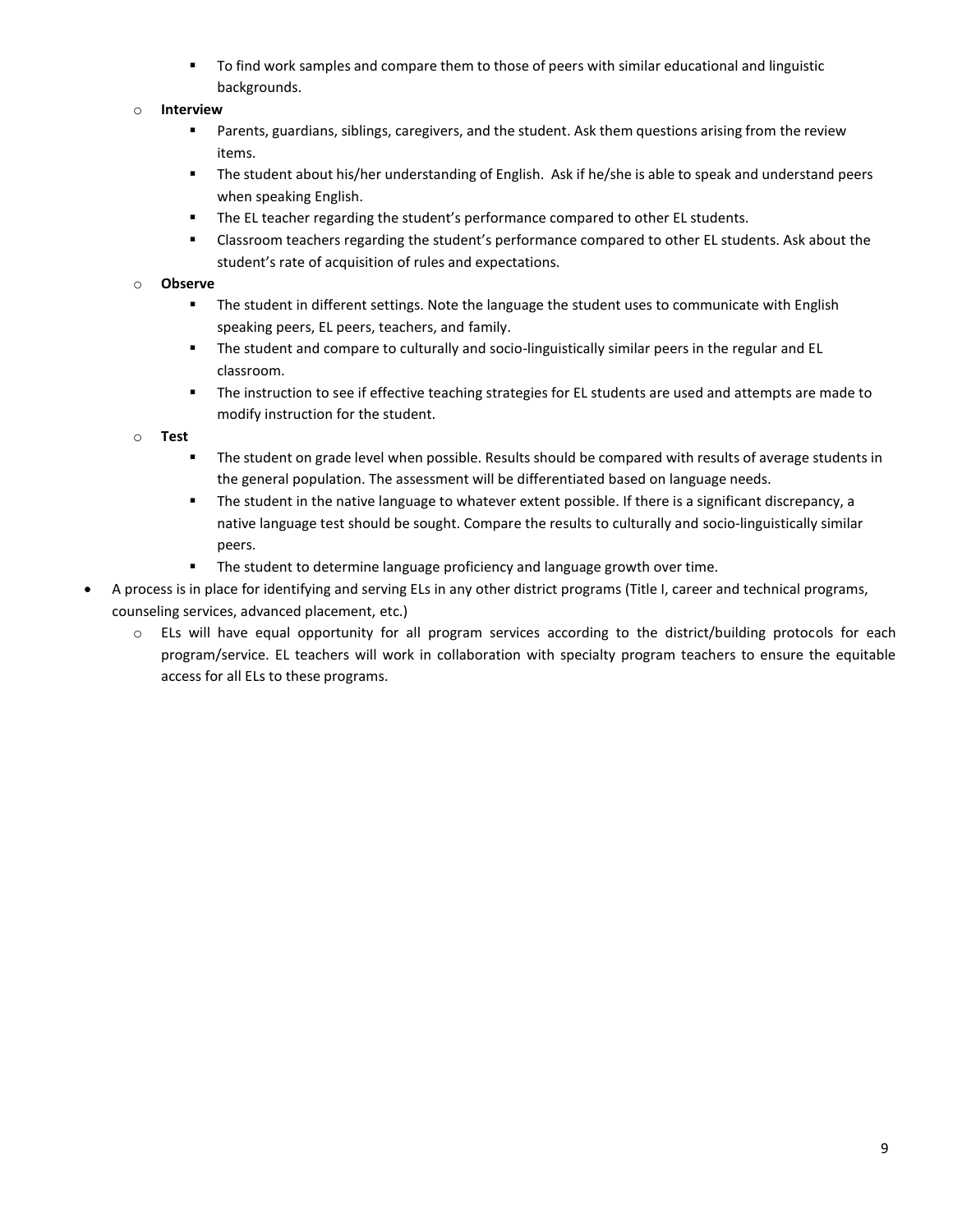## ONGOING, EMBEDDED EL PROFESSIONAL LEARNING FOR STAFF WHO SUPPORT ELS

All Hardin County Schools staff will be supported with ongoing professional learning. All EL teachers will be participating members of a department-wide PLC group as well as small advisory groups based upon caseload assignments to discuss and provide learning opportunities on how to meet the linguistic needs of ELs. Ongoing sessions and training will also be provided to all Hardin County Schools staff to address the linguistic and content needs of ELs in Hardin County.

Professional Learning topics will be determined by current student data trends and staff needs assessments. This will occur through a collaborative effort between the EL coordinator, administrators, and teachers.

Professional Learning Topics shall include:

- WIDA English Language Development Standards
- Review/update Lau Plan
- Investigate program needs and ideas
- Strategies and tools that can be implemented in the classroom

### ANNUAL ENGLISH LANGUAGE PROFICIENCY ASSESSMENT ADMINISTRATION

- <span id="page-10-0"></span> Annual training for staff:
	- o All EL staff and any educator administering the ACCESS 2.0, will attend the ACCESS training provided by the EL Coordinator.
	- o All EL teachers will take the online certification quizzes through WIDA each year and certificates of completion are stored with the EL Coordinator.
- Dissemination of ACCESS scores to stakeholders
	- $\circ$  The EL Coordinator will provide an overview of ACCESS scores to administrators and counselors at the end of the school year after ACCESS scores are received.
	- o EL teachers share ACCESS scores with parents during the annual PSP meeting
- Appropriate training to interpret results for staff
	- o EL teachers will meet with classroom teachers to discuss each student's level of English acquisition using ACCESS data.
	- $\circ$  EL instructional groupings will be determined based on the learning needs and ACCESS scores of the students being served.
	- Utilization of assessment results to guide instruction and programming
		- $\circ$  Staff will utilize the assessment data to inform their instructional practices in response to ELs needs.
		- $\circ$  EL staff will utilize the assessment data to determine ELs programming needs.

### LIEP EXIT CRITERIA AND PROCEDURES

- Student exit criteria:
	- o Achieves a score of 4.5 in TierB/C or higher on the ACCESS 2.0 assessment
- Procedures:
	- o Notify parents with exit form in language most understandable. Interpreters will be used as needed.
	- o Change student status to "exited" in IC
	- o Begin required four-year monitoring process.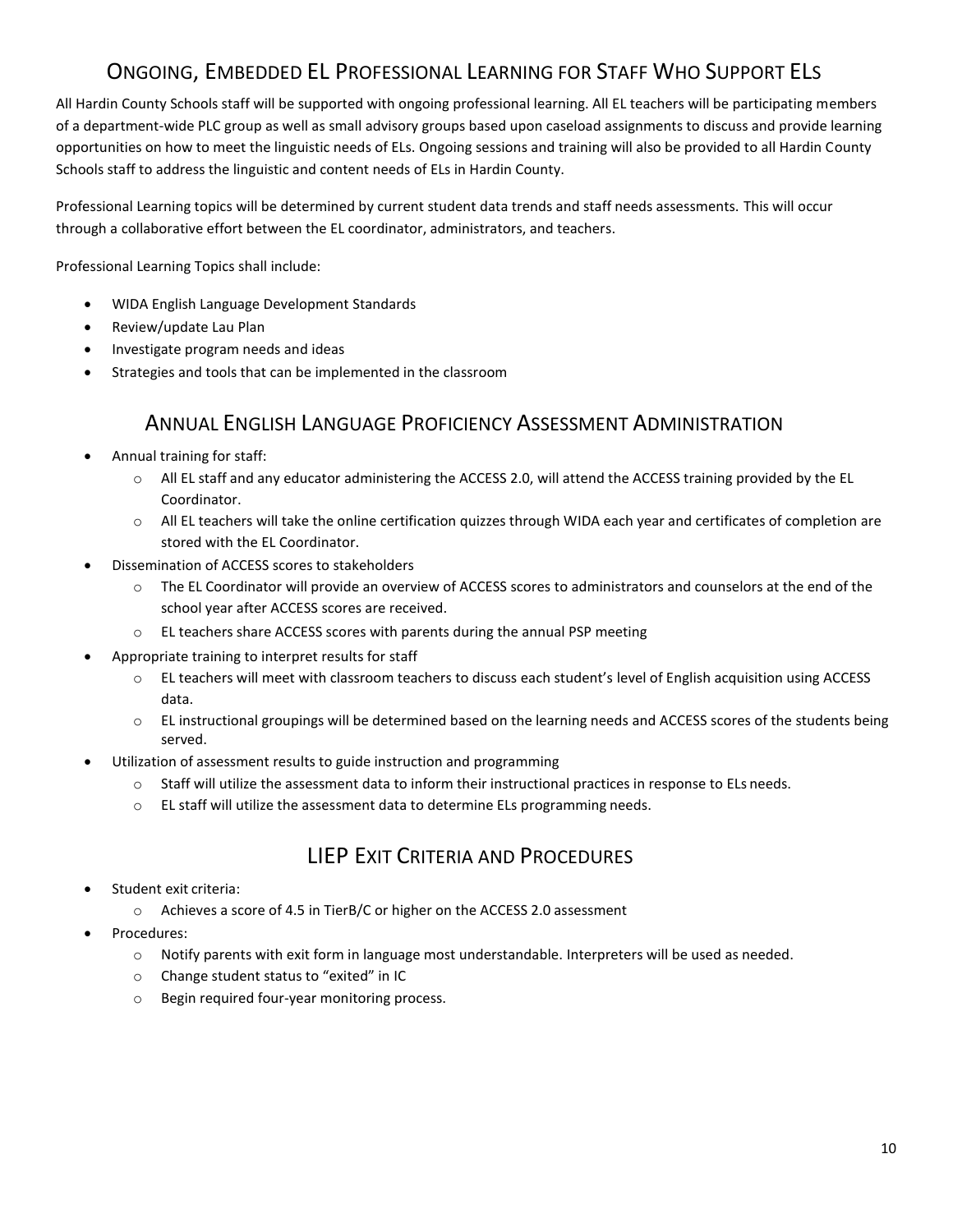### MONITORING PROCEDURES AFTER STUDENTS EXIT THE LIEP PROGRAM

- Description of four-year monitoring procedures:
	- o Review district assessments appropriate for grade level. The student must demonstrate consistent proficiency as indicated by the assessment.
	- o Review and discuss classroom grades. The student must demonstrate consistent evidence of meeting the expected grade level standards.
	- o Teachers will complete a questionnaire each grading period that will describe the student's progress.
	- $\circ$  For those students not meeting expectations, ESL teachers will respond accordingly to guidelines outlined in this document.
	- o The EL Coordinator is responsible for ensuring that all monitoring data is kept up-to-date.
- Re-entry to LIEP description
	- o Checklist for Re-entering ELLs
		- If an exited student begins to demonstrate non-proficiency on district, state assessments, fails to substance academic progress and classroom performance, he/she may be re-entered into the ESL program. The decision to re-enter a student should include:
			- Parents will be notified and invited to meet with school staff regarding the child'sperformance.
			- There will be a meeting with all appropriate school staff, including classroom teachers, counselors, administrators, and any special staff that can give insight into the student's performance and abilities
			- Share and discuss other programs that might be available to assist the student
		- After the above steps have been taken, a student may be re-entered into the ESL programwhen:
			- All of the entry criteria have been met
			- There is a recent WIDA MODEL on file
			- Parent signature on notification placement form and PSP